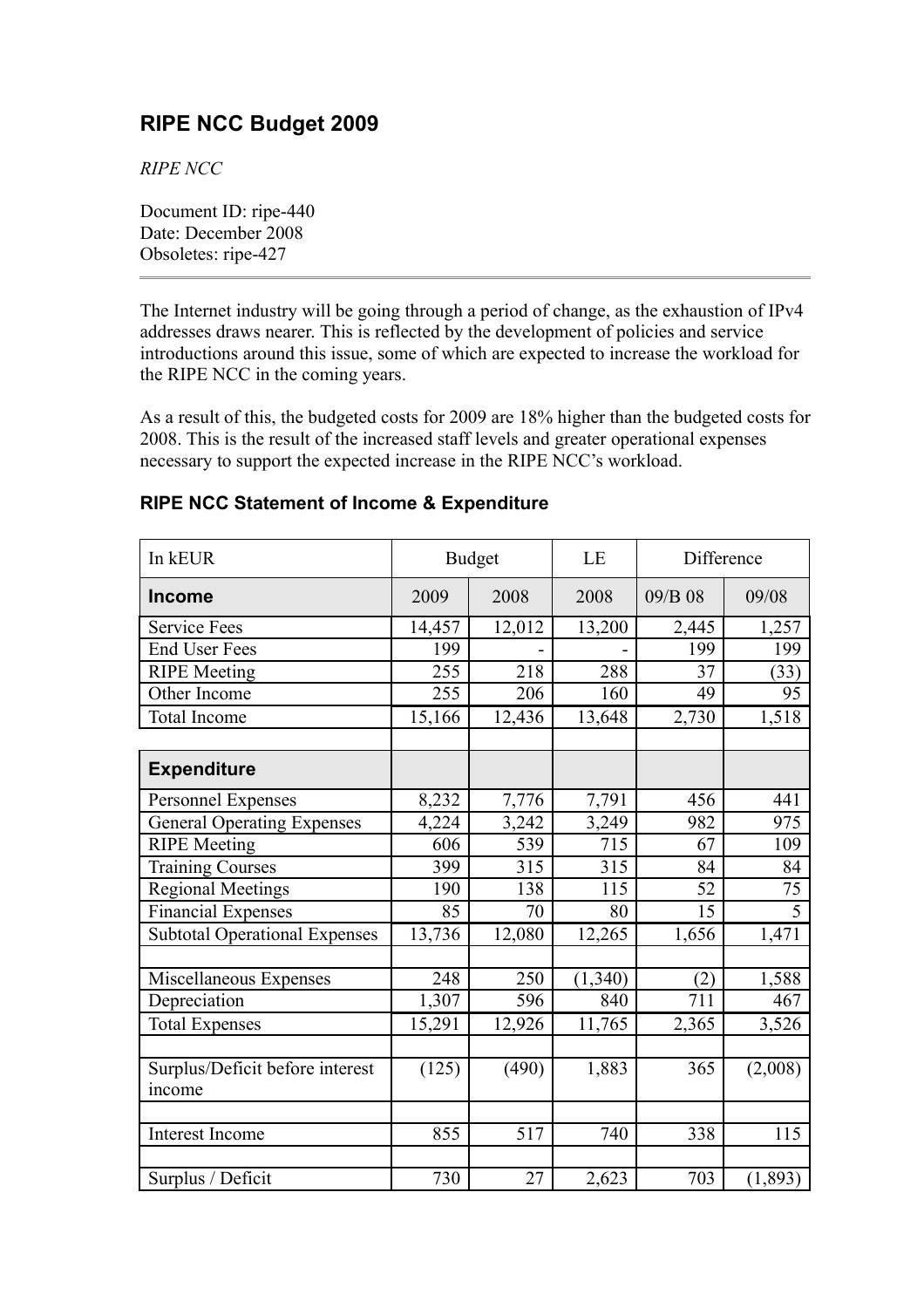### **Development of RIPE NCC Reserves**

| Year                  | Surplus /<br>Deficit | Capital at 31<br>December | Total expenses<br>per year | % Capital of<br>Expenses |
|-----------------------|----------------------|---------------------------|----------------------------|--------------------------|
| 2002                  | (2,369)              | 4,210                     | 10,442                     | 40%                      |
| 2003                  | 3,077                | 7,287                     | 9,996                      | 73%                      |
| 2004                  | 2,698                | 9,986                     | 9,739                      | 103%                     |
| 2005                  | 2,684                | 12,670                    | 9,420                      | 135%                     |
| 2006                  | 2,483                | 15,153                    | 9,980                      | 152%                     |
| 2007                  | 1,070                | 13,764*                   | 11,674                     | 118%                     |
| <b>Estimated 2008</b> | 2,623                | 16,387                    | $11,765**$                 | 139%                     |
| Budget 2009           | 730                  | 17,117                    | 15,291                     | 112%                     |

The table below summarises the RIPE NCC's capital development. The capital consists of the RIPE NCC reserves including the surplus/deficit for the year at issue.

## **Expenses per Activity**

Overall, expense levels increase in 2009. For Membership Services, this increase is a result of enhanced registry services, such as Internet Number Resource Certification, and an increased focus on data quality. The increase in expenses for Coordination Activities is mainly due to an increased External Relations effort for which a Public Relations agency has been engaged.

One of the RIPE NCC's key development areas for 2009 is to improve the Information Services it offers. In order to provide improved services, expense levels and investments in this area will be increased. This will also allow the RIPE NCC to extend its service portfolio and make its Information Services more useful to a wider variety of users.

|                                | Budget 2009 |               | Budget 2008 |               | Difference |               |
|--------------------------------|-------------|---------------|-------------|---------------|------------|---------------|
| Amounts in kEUR                | Amount      | $\frac{0}{0}$ | Amount      | $\frac{0}{0}$ | Amount     | $\frac{0}{0}$ |
| <b>Membership Services</b>     | 7,041       | 46%           | 6,162       | 48%           | 879        | 14%           |
| <b>Coordination Activities</b> | 5,938       | 39%           | 5,571       | 43%           | 367        | 7%            |
| <b>Information Services</b>    | 2,312       | 15%           | 1,193       | 9%            | ,119       | 94%           |
| <b>Total Expenses</b>          | 15,291      |               | 12,926      |               | 2,365      |               |

*The table below shows new or significantly developed activities for 2009. The figure presented is the direct allocated costs and does not include an overhead or management fee.*

| Support for Internet Number Resource Certification |                           |  |  |  |
|----------------------------------------------------|---------------------------|--|--|--|
| 262 kEUR in 2009                                   | 500 kEUR Capital Expenses |  |  |  |

*Note: \*The capital in 2007 includes the member rebate of EUR 2.5 million. \*\*The total expenses 2008 include a pay back from the Personnel Fund of EUR 1.5 million*